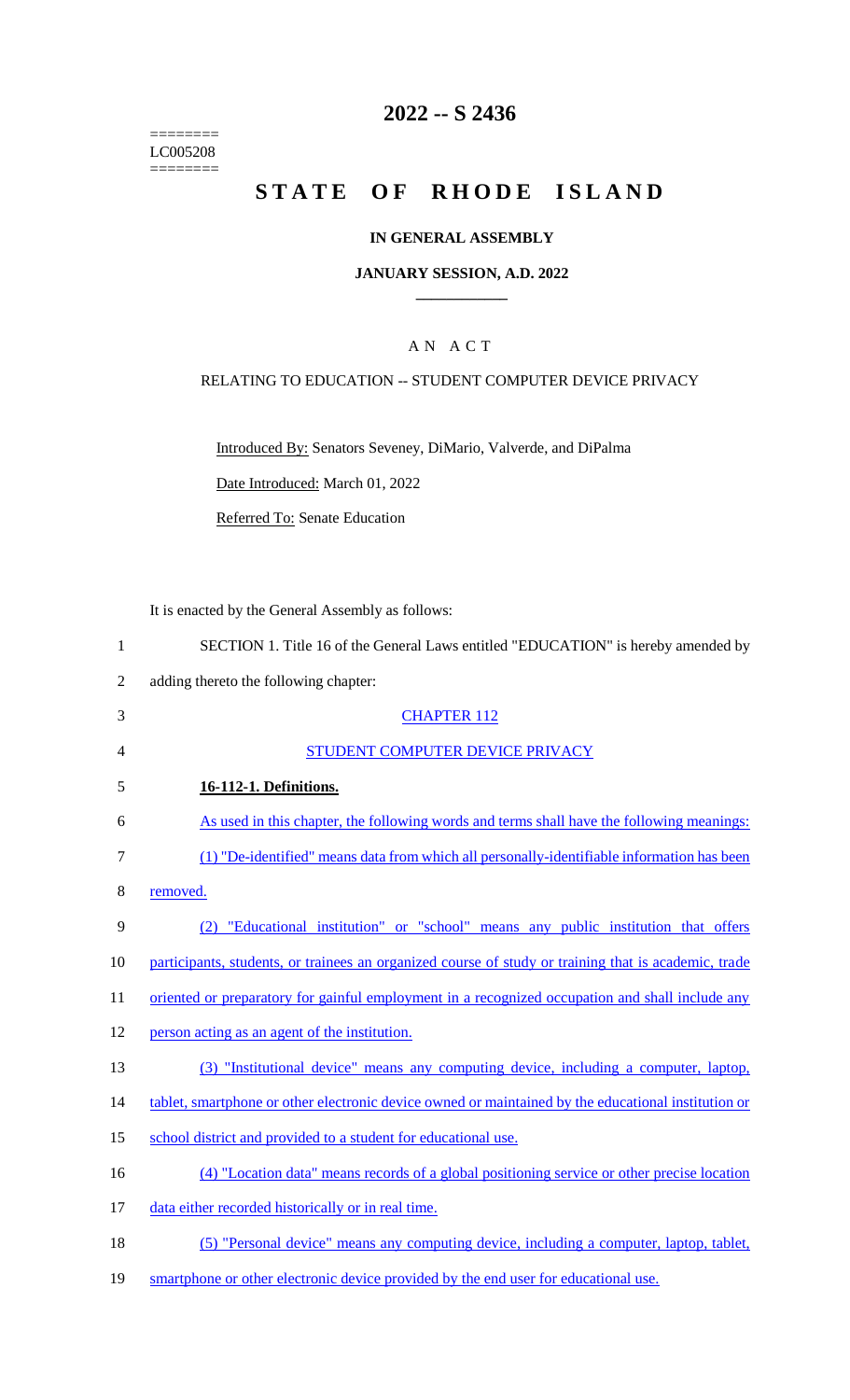(6) "School district" means any local education agency and shall include any person acting as an agent of the agency. (7) "Student" means any student, participant, or trainee, whether full-time or part-time, in an organized course of study at an educational institution. **16-112-2. Restricted access to audio and video functions.** (a) No educational institution or school district shall activate or access, or allow a third party to activate or access, any audio or video receiving, transmitting, or recording functions on a student's institutional device or personal device, unless: (1) A student initiates the activation for educational purposes and access is limited to that purpose; (2) The activation or access is ordered pursuant to a judicial warrant; or (3) The activation or access is necessary in response to an imminent threat to life or safety 13 and is limited to that purpose. (b) Within seventy-two (72) hours of activating or accessing, or allowing third party activation or access to, the audio or video receiving, transmitting, or recording functions on a 16 student's institutional device or personal device pursuant to subsection (a)(3) of this section, the educational institution or school district shall provide the student and their parent or legal guardian 18 with a written explanation of the precise threat that prompted the access and the data and features 19 that were activated or accessed. **16-112-3. Restricted access to location data.** (a) No educational institution or school district may access or use location data for tracking a student's institutional device or personal device, or allow a third party to do so, unless: (1) Such access or use is ordered pursuant to a judicial warrant; (2) The student to whom the institutional device was provided, or their parent or legal guardian, has notified the educational institution or school district in writing that the institutional device is missing or stolen, or the device has not been returned when required for inventory purposes; (3) The access or use is necessary in response to an imminent threat to life or safety and is limited to that purpose; or (4) The data is retrieved in a de-identified manner and is used only to determine whether the device is on-site or off-site. (b) Within seventy-two (72) hours of accessing or using, or allowing a third party to access or use, the location data for a student's institutional device or personal device pursuant to subsection (a)(3) of this section, the educational institution or school district shall provide the student and their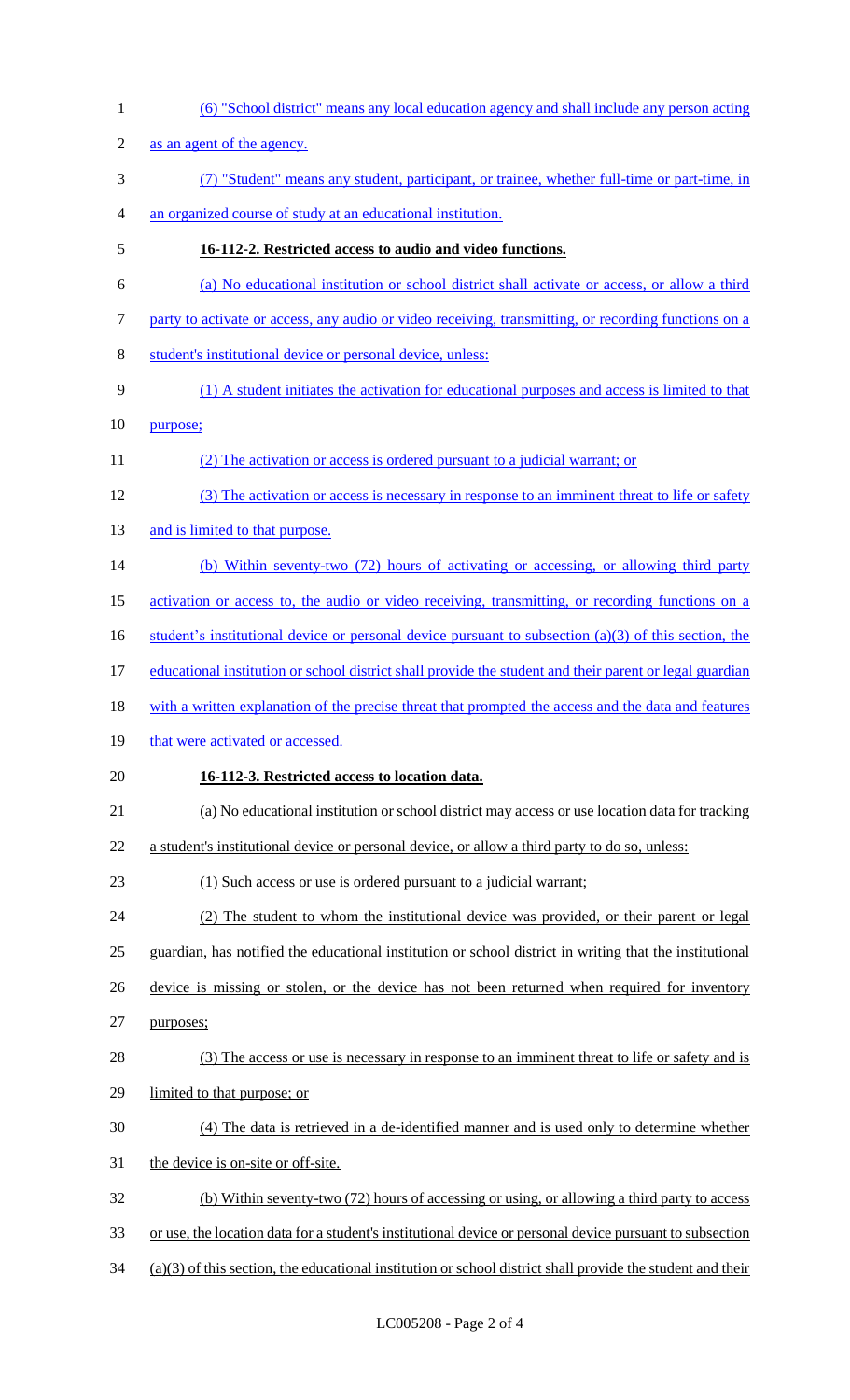- 1 parent or legal guardian with a written explanation of the precise threat that prompted the access or
- 2 use and the data and features that were accessed or used.
- 3 **16-112-4. Authority to adopt policies.**
- 4 School districts shall have the authority to adopt policies to further implement this chapter.

# 5 **16-112-5. Penalties.**

- 6 (a) In any civil action alleging a violation of this chapter, the court may:
- 7 (1) Award to a prevailing applicant or student, declaratory relief, damages, and reasonable
- 8 attorneys' fees and costs; and
- 9 (2) Award injunctive relief against any school or agent of any educational institution that
- 10 commits or proposes to commit a violation of this chapter.
- 11 (b) The rights provided a parent or legal guardian under this chapter shall accrue to any
- 12 student who is eighteen (18) years of age or older.
- 13 SECTION 2. This act shall take effect on August 1, 2022.

# LC005208

 $=$ 

 $=$